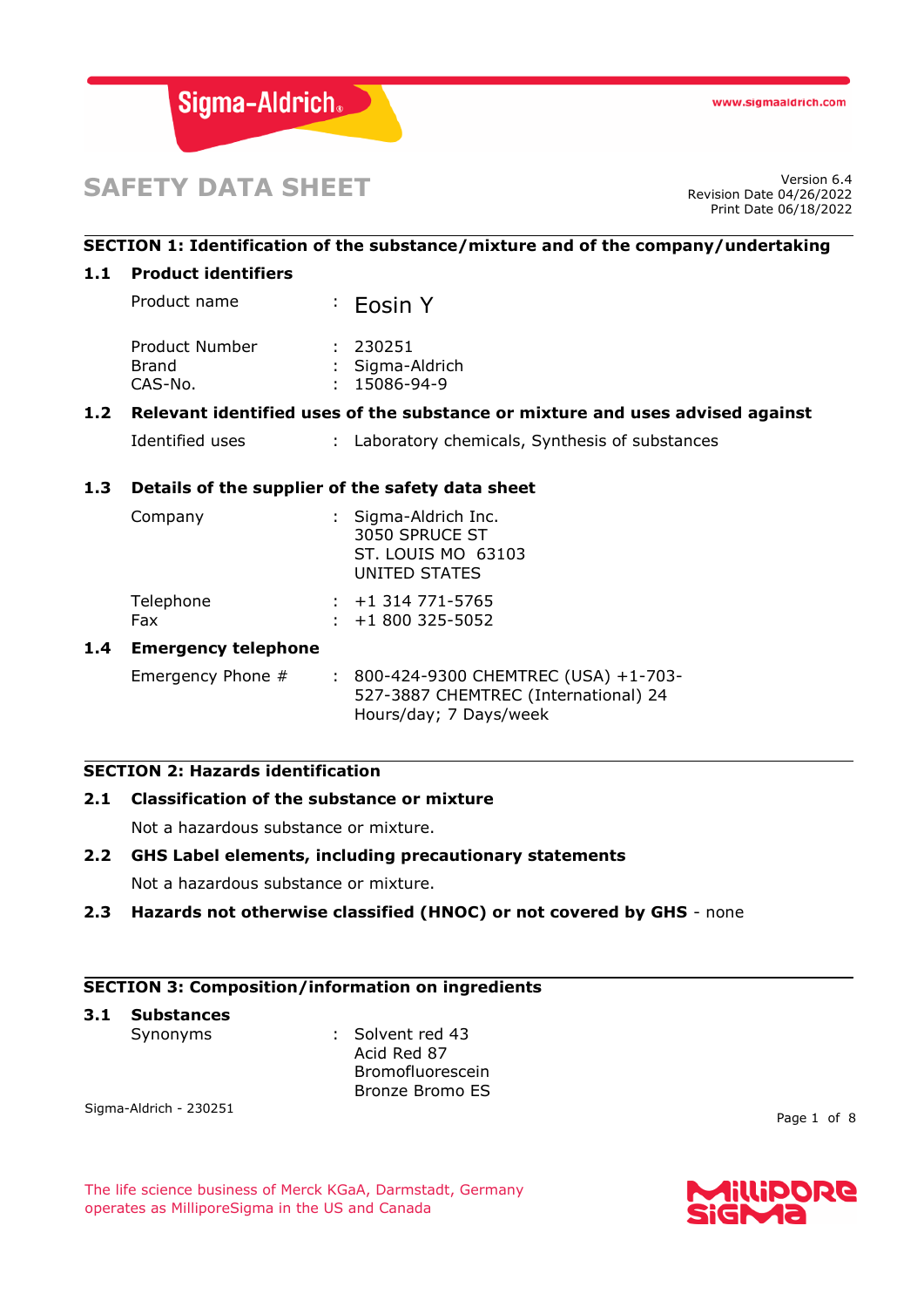Bromo acid J. TS, XL, or XX Eosin yellowish 2′,4′,5′,7′-Tetrabromofluorescein

| : $C_{20}H_8Br_4O_5$ |
|----------------------|
| $: 647.89$ g/mol     |
| $: 15086 - 94 - 9$   |
| $: 239-138-3$        |
|                      |

No components need to be disclosed according to the applicable regulations.

## **SECTION 4: First aid measures**

#### **4.1 Description of first-aid measures**

#### **If inhaled**

If breathed in, move person into fresh air. If not breathing, give artificial respiration.

#### **In case of skin contact**

Wash off with soap and plenty of water.

#### **In case of eye contact**

Flush eyes with water as a precaution.

#### **If swallowed**

Never give anything by mouth to an unconscious person. Rinse mouth with water.

- **4.2 Most important symptoms and effects, both acute and delayed** The most important known symptoms and effects are described in the labelling (see section 2.2) and/or in section 11
- **4.3 Indication of any immediate medical attention and special treatment needed** No data available

## **SECTION 5: Firefighting measures**

#### **5.1 Extinguishing media**

**Suitable extinguishing media** Use water spray, alcohol-resistant foam, dry chemical or carbon dioxide.

- **5.2 Special hazards arising from the substance or mixture** Carbon oxides Hydrogen bromide gas
- **5.3 Advice for firefighters** Wear self-contained breathing apparatus for firefighting if necessary.
- **5.4 Further information** No data available

## **SECTION 6: Accidental release measures**

Sigma-Aldrich - 230251 **6.1 Personal precautions, protective equipment and emergency procedures** Avoid dust formation. Avoid breathing vapors, mist or gas. For personal protection see section 8.

Page 2 of 8

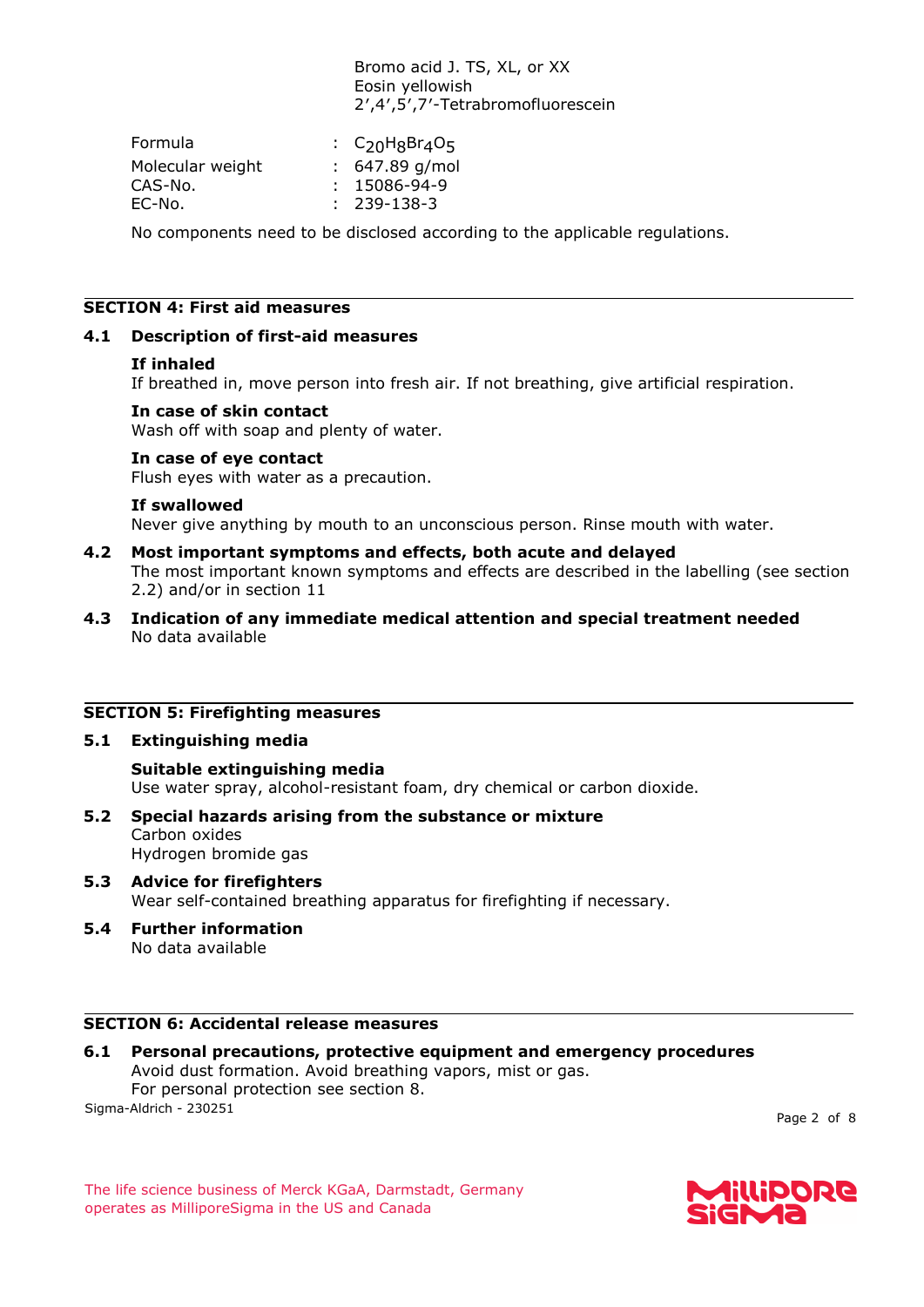## **6.2 Environmental precautions**

No special environmental precautions required.

- **6.3 Methods and materials for containment and cleaning up** Sweep up and shovel. Keep in suitable, closed containers for disposal.
- **6.4 Reference to other sections** For disposal see section 13.

#### **SECTION 7: Handling and storage**

#### **7.1 Precautions for safe handling**

#### **Advice on safe handling**

Further processing of solid materials may result in the formation of combustible dusts. The potential for combustible dust formation should be taken into consideration before additional processing occurs.

#### **Advice on protection against fire and explosion**

Provide appropriate exhaust ventilation at places where dust is formed.

#### **Hygiene measures**

General industrial hygiene practice. For precautions see section 2.2.

#### **7.2 Conditions for safe storage, including any incompatibilities**

#### **Storage conditions**

Keep container tightly closed in a dry and well-ventilated place.

#### **Storage class**

Storage class (TRGS 510): 13: Non Combustible Solids

#### **7.3 Specific end use(s)**

Apart from the uses mentioned in section 1.2 no other specific uses are stipulated

## **SECTION 8: Exposure controls/personal protection**

#### **8.1 Control parameters**

**Ingredients with workplace control parameters** Contains no substances with occupational exposure limit values.

## **8.2 Exposure controls**

## **Appropriate engineering controls**

General industrial hygiene practice.

#### **Personal protective equipment**

## **Eye/face protection**

Use equipment for eye protection tested and approved under appropriate government standards such as NIOSH (US) or EN 166(EU).

#### **Skin protection**

Handle with gloves. Gloves must be inspected prior to use. Use proper glove removal technique (without touching glove's outer surface) to avoid skin contact with this product. Dispose of contaminated gloves after use in accordance with applicable laws and good laboratory practices. Wash and dry hands.

Sigma-Aldrich - 230251

Page 3 of 8

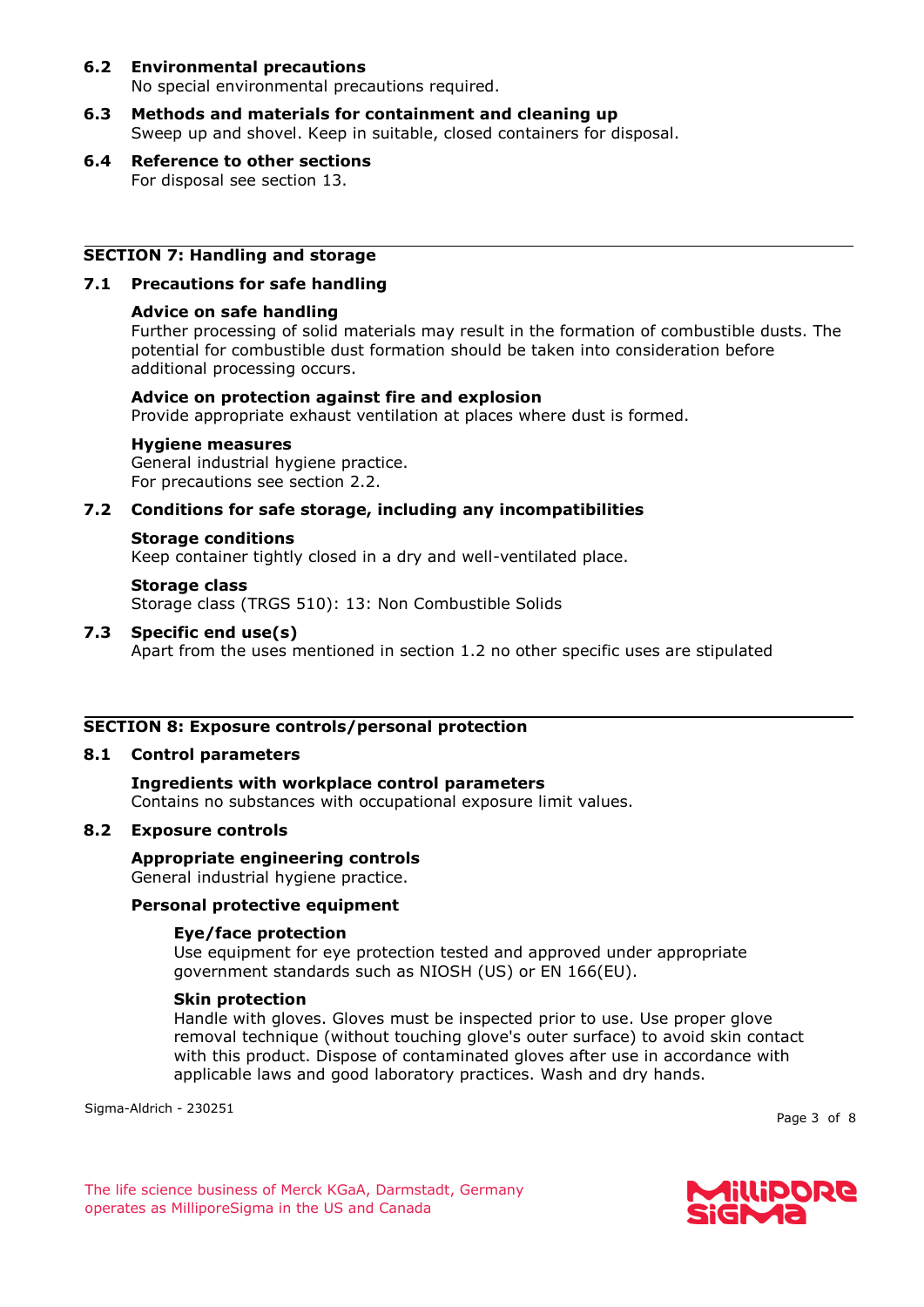## **Body Protection**

Choose body protection in relation to its type, to the concentration and amount of dangerous substances, and to the specific work-place., The type of protective equipment must be selected according to the concentration and amount of the dangerous substance at the specific workplace.

## **Respiratory protection**

Respiratory protection is not required. Where protection from nuisance levels of dusts are desired, use type N95 (US) or type P1 (EN 143) dust masks. Use respirators and components tested and approved under appropriate government standards such as NIOSH (US) or CEN (EU).

## **Control of environmental exposure**

No special environmental precautions required.

# **SECTION 9: Physical and chemical properties**

## **9.1 Information on basic physical and chemical properties**

| a)        | Appearance                                         | Form: solid         |
|-----------|----------------------------------------------------|---------------------|
| b)        | Odor                                               | No data available   |
| c)        | <b>Odor Threshold</b>                              | No data available   |
| d)        | pH                                                 | No data available   |
| e)        | Melting<br>point/freezing point                    | No data available   |
| f)        | Initial boiling point<br>and boiling range         | No data available   |
| g)        | Flash point                                        | ()No data available |
| h)        | Evaporation rate                                   | No data available   |
| i)        | Flammability (solid,<br>gas)                       | No data available   |
| j)        | Upper/lower<br>flammability or<br>explosive limits | No data available   |
| k)        | Vapor pressure                                     | No data available   |
| $\vert$ ) | Vapor density                                      | No data available   |
| m)        | Density                                            | No data available   |
|           | Relative density                                   | No data available   |
| n)        | Water solubility                                   | No data available   |
| o)        | Partition coefficient:<br>n-octanol/water          | No data available   |
| p)        | Autoignition<br>temperature                        | No data available   |
| q)        | Decomposition<br>temperature                       | No data available   |
| r)        | Viscosity                                          | No data available   |

Sigma-Aldrich - 230251

Page 4 of 8

The life science business of Merck KGaA, Darmstadt, Germany operates as MilliporeSigma in the US and Canada

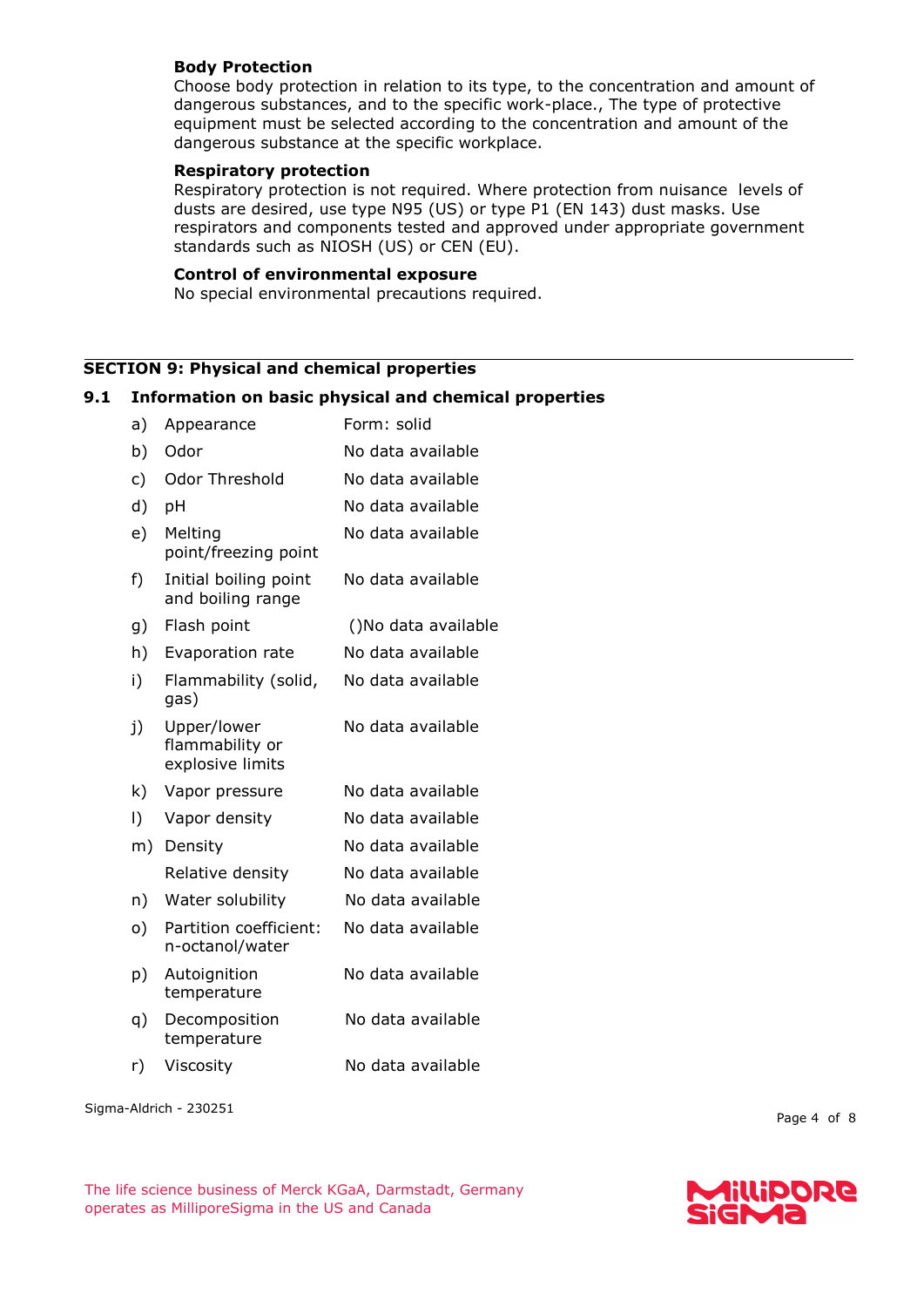- s) Explosive properties No data available
- t) Oxidizing properties No data available
- **9.2 Other safety information** No data available

#### **SECTION 10: Stability and reactivity**

- **10.1 Reactivity** No data available
- **10.2 Chemical stability** Stable under recommended storage conditions.
- **10.3 Possibility of hazardous reactions** No data available
- **10.4 Conditions to avoid** No data available
- **10.5 Incompatible materials** Strong oxidizing agents
- **10.6 Hazardous decomposition products** In the event of fire: see section 5

## **SECTION 11: Toxicological information**

#### **11.1 Information on toxicological effects**

#### **Acute toxicity**

Oral: No data available Inhalation: No data available Dermal: No data available No data available

#### **Skin corrosion/irritation** No data available

**Serious eye damage/eye irritation** No data available

**Respiratory or skin sensitization** No data available

**Germ cell mutagenicity** No data available

#### **Carcinogenicity**

- IARC: 3 Group 3: Not classifiable as to its carcinogenicity to humans (2-(3,6- Dihydroxy-2,4,5,7-tetrabromoxanthen-9-yl)-benzoic acid)
- ACGIH: No ingredient of this product present at levels greater than or equal to 0.1% is identified as a carcinogen or potential carcinogen by ACGIH.
- NTP: No ingredient of this product present at levels greater than or equal to 0.1% is identified as a known or anticipated carcinogen by NTP.

Sigma-Aldrich - 230251

Page 5 of 8

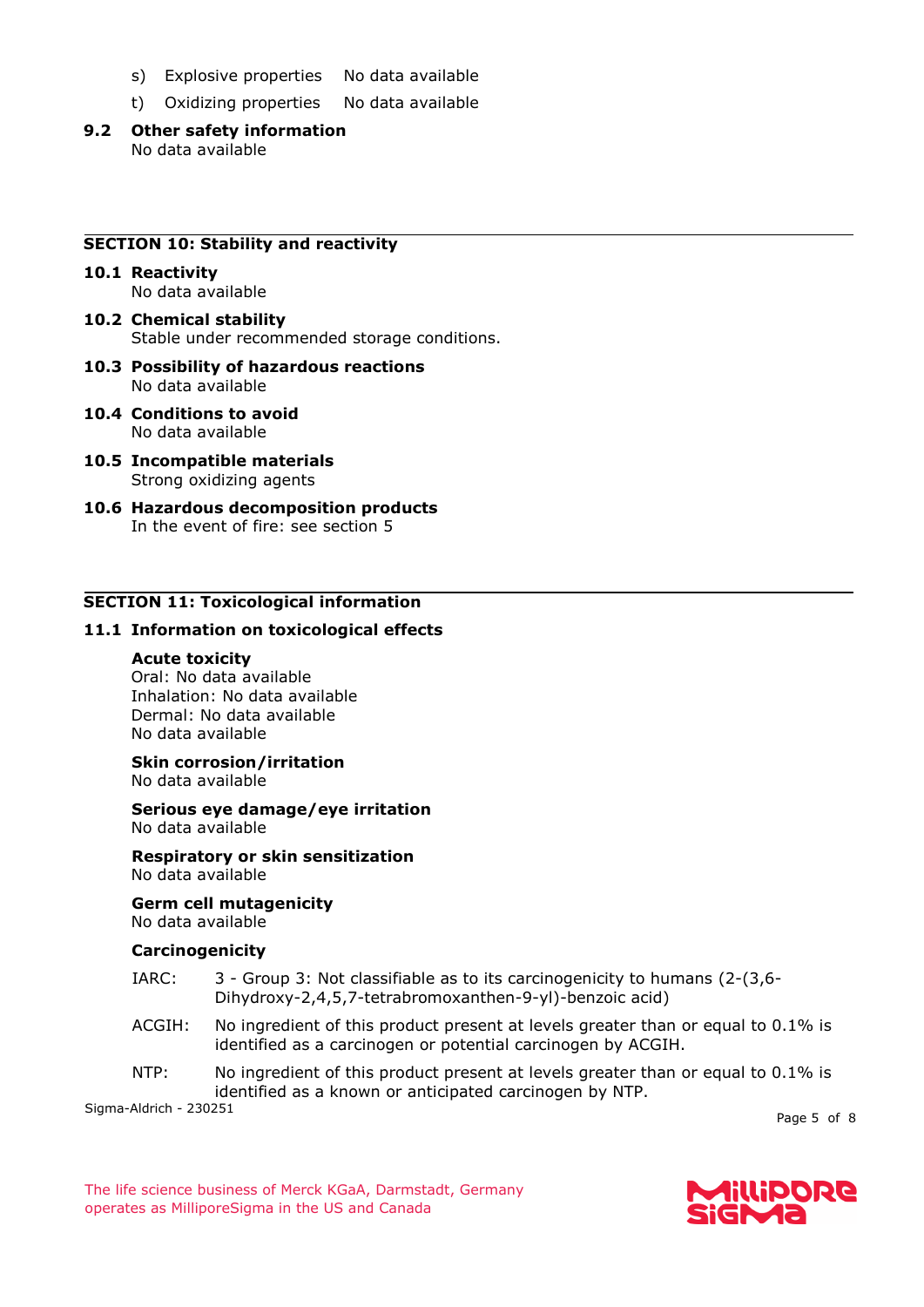OSHA: No component of this product present at levels greater than or equal to 0.1% is on OSHA's list of regulated carcinogens.

#### **Reproductive toxicity**

No data available No data available

**Specific target organ toxicity - single exposure** No data available

**Specific target organ toxicity - repeated exposure** No data available

#### **Aspiration hazard**

No data available

## **11.2 Additional Information**

RTECS: LM5800000

To the best of our knowledge, the chemical, physical, and toxicological properties have not been thoroughly investigated.

## **SECTION 12: Ecological information**

**12.1 Toxicity**

No data available

- **12.2 Persistence and degradability** No data available
- **12.3 Bioaccumulative potential** No data available

#### **12.4 Mobility in soil** No data available

- **12.5 Results of PBT and vPvB assessment** PBT/vPvB assessment not available as chemical safety assessment not required/not conducted
- **12.6 Endocrine disrupting properties** No data available

#### **12.7 Other adverse effects** No data available

# **SECTION 13: Disposal considerations**

## **13.1 Waste treatment methods**

#### **Product**

Offer surplus and non-recyclable solutions to a licensed disposal company.

## **Contaminated packaging**

Dispose of as unused product.

Sigma-Aldrich - 230251

Page 6 of 8

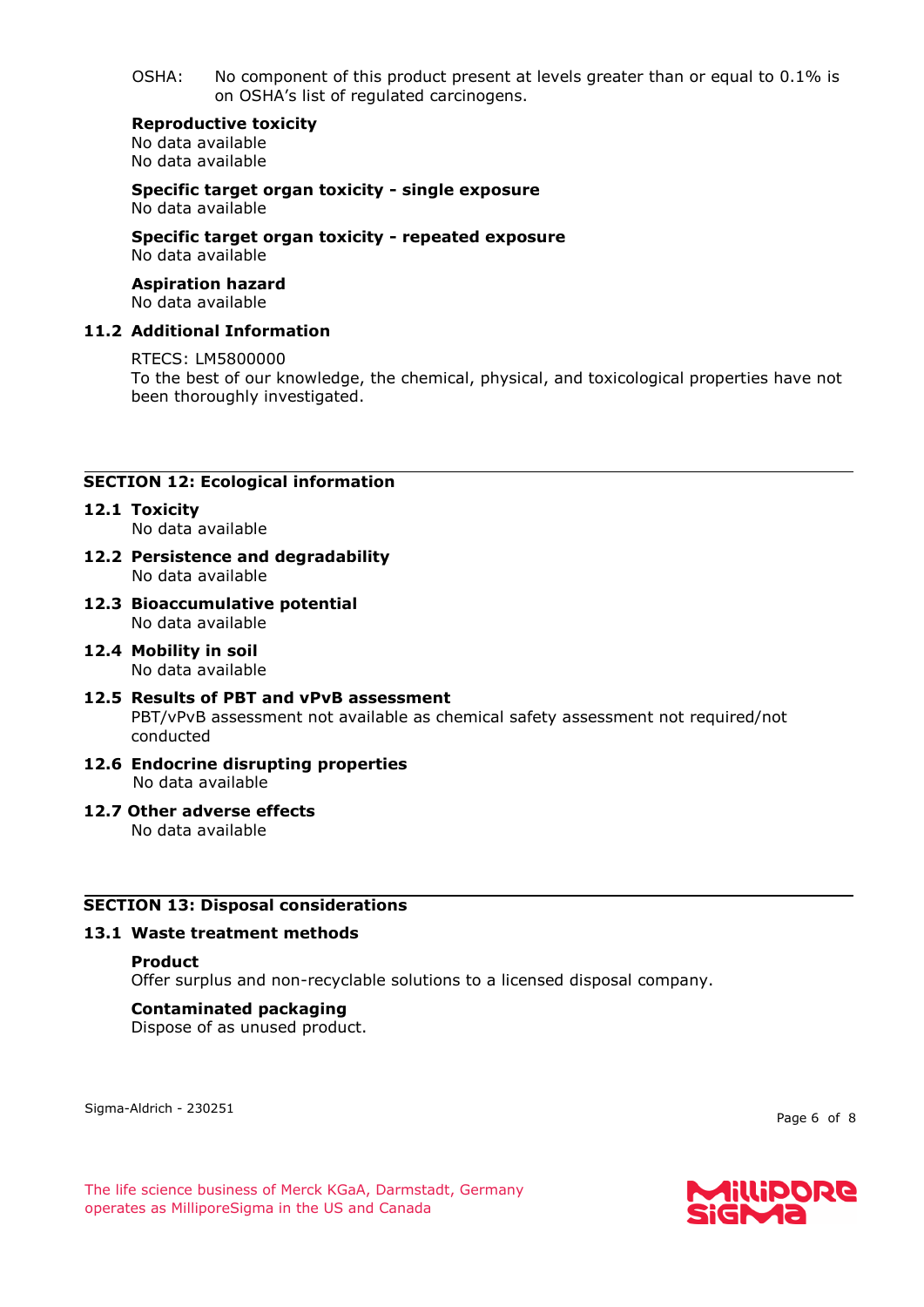## **SECTION 14: Transport information**

## **DOT (US)**

Not dangerous goods

## **IMDG**

Not dangerous goods

# **IATA**

Not dangerous goods

## **Further information**

Not classified as dangerous in the meaning of transport regulations.

## **SECTION 15: Regulatory information**

## **SARA 302 Components**

No chemicals in this material are subject to the reporting requirements of SARA Title III, Section 302.

## **SARA 313 Components**

This material does not contain any chemical components with known CAS numbers that exceed the threshold (De Minimis) reporting levels established by SARA Title III, Section 313.

## **SARA 311/312 Hazards**

No SARA Hazards

## **Massachusetts Right To Know Components**

No components are subject to the Massachusetts Right to Know Act.

# **Pennsylvania Right To Know Components**

| 2-(3,6-Dihydroxy-2,4,5,7-tetrabromoxanthen-9-yl)- | CAS-No.    | <b>Revision Date</b> |
|---------------------------------------------------|------------|----------------------|
| benzoic acid                                      | 15086-94-9 |                      |
|                                                   |            |                      |

## **New Jersey Right To Know Components**

| 2-(3,6-Dihydroxy-2,4,5,7-tetrabromoxanthen-9-yl)- | CAS-No.    | <b>Revision Date</b> |
|---------------------------------------------------|------------|----------------------|
| benzoic acid                                      | 15086-94-9 |                      |

## **California Prop. 65 Components**

This product does not contain any chemicals known to the State of California to cause cancer, birth, or any other reproductive defects.

# **SECTION 16: Other information**

## **Further information**

Copyright 2020 Sigma-Aldrich Co. LLC. License granted to make unlimited paper copies for internal use only.

The above information is believed to be correct but does not purport to be all inclusive and shall be used only as a guide. The information in this document is based on the present state of our knowledge and is applicable to the product with regard to appropriate safety precautions. It does not represent any guarantee of the properties of

Sigma-Aldrich - 230251

Page 7 of 8